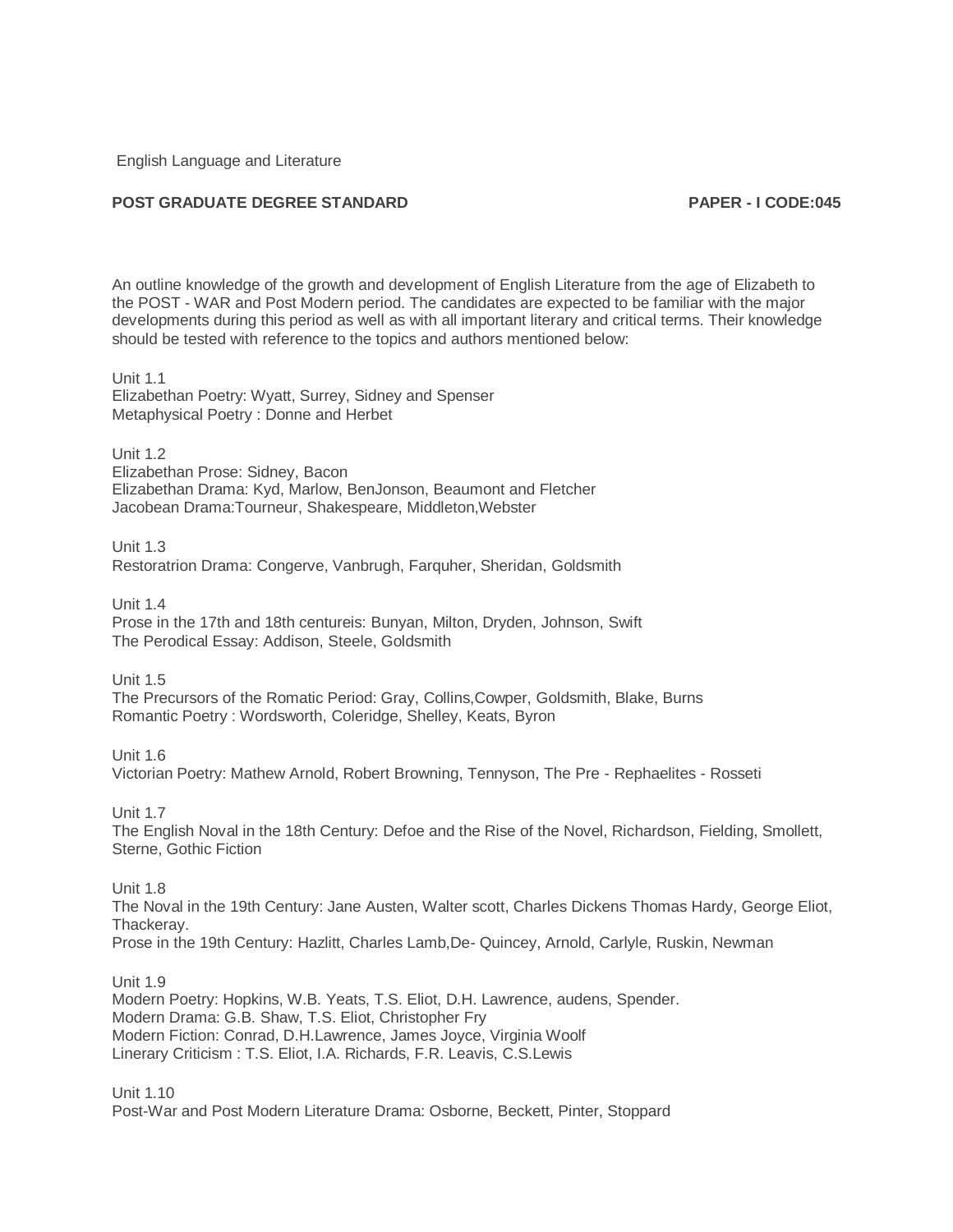Fiction: Beckett, Golding, Angus Wilson, Iris Murdoch, Doris Lessing. Poetry: Philip Larkin, Stephen Spender Ted Hughes

# PAPER - II

This paper will test the candidate's in-depth knowledge of the texts prescribed and their ability for critical appreciation.

# Unit 2.1

Literary Criticism : Dryden of Dramatic Poetry Coleridge - Biographia Literaria (Chapters 14-22), Wordsworth: Preface to Lyrical Ballads Arnold: The study of Poetry T.S. Eliot: Tradition and Individual Talent

#### Unit 2.2

Shakespare : Twelth Night, Henry IV Part.I, Hamlet, Macbeth, Othello, The Tempest, Measure for Measure, Julus Ceasar, As you like it.

# Unit 2.3

Milton : Paradise Lost Books I, IV, IX, Areopagitica, SamsonAgonistes,Lycidas The Metaphysicals : Donne, "Canonization" "Ecstasic" Marvell, "his coy Mistress" "An Horatian Ode Upon Cromwell's Return"

Unit 2.4 Dryden: Absalom and Achitophel Surft: Gulliver's Travels, The Battle of the Books Gray: Elegy Written in a country Churchyard The Bard Pope: Epistle to Dr. Arbuthnot Rape of the lock Essay in Criticism.

Unit 2.5

Wordsworth: Immortality Ode, Tintern Abbey Coleridge:Kubla Khan, The Ancient Mariner Keats:Ode to a Nightingale Ode on a Grecias Urn Ode to autumn Shelley:Ode to the west wind to a skylark. Adonais

Unit 2.6 George Eliot: Middlemarch Thomas Hardy:Tess of the Duberuilles, Mayor of castorbridge D.H.Law rence:Sons and Lovers Unit 2.7 Tennyson: Ulysses Mathew Arnold: The Scholar Gipsy Robert Browning: Abt Vogler W.B. Yeats: Byzantium T.S.Eliot: The Wasteland, Murder in the cathedral C.B.Shaw: St.Joan TennesseeWilliams: The Glass Menageric

Unit 2.8 Hawthorne : The scarlet Letter Chinua Achebe: Things Fall Apart Wole Soyinka: The Road Saul Bellow : Herzog